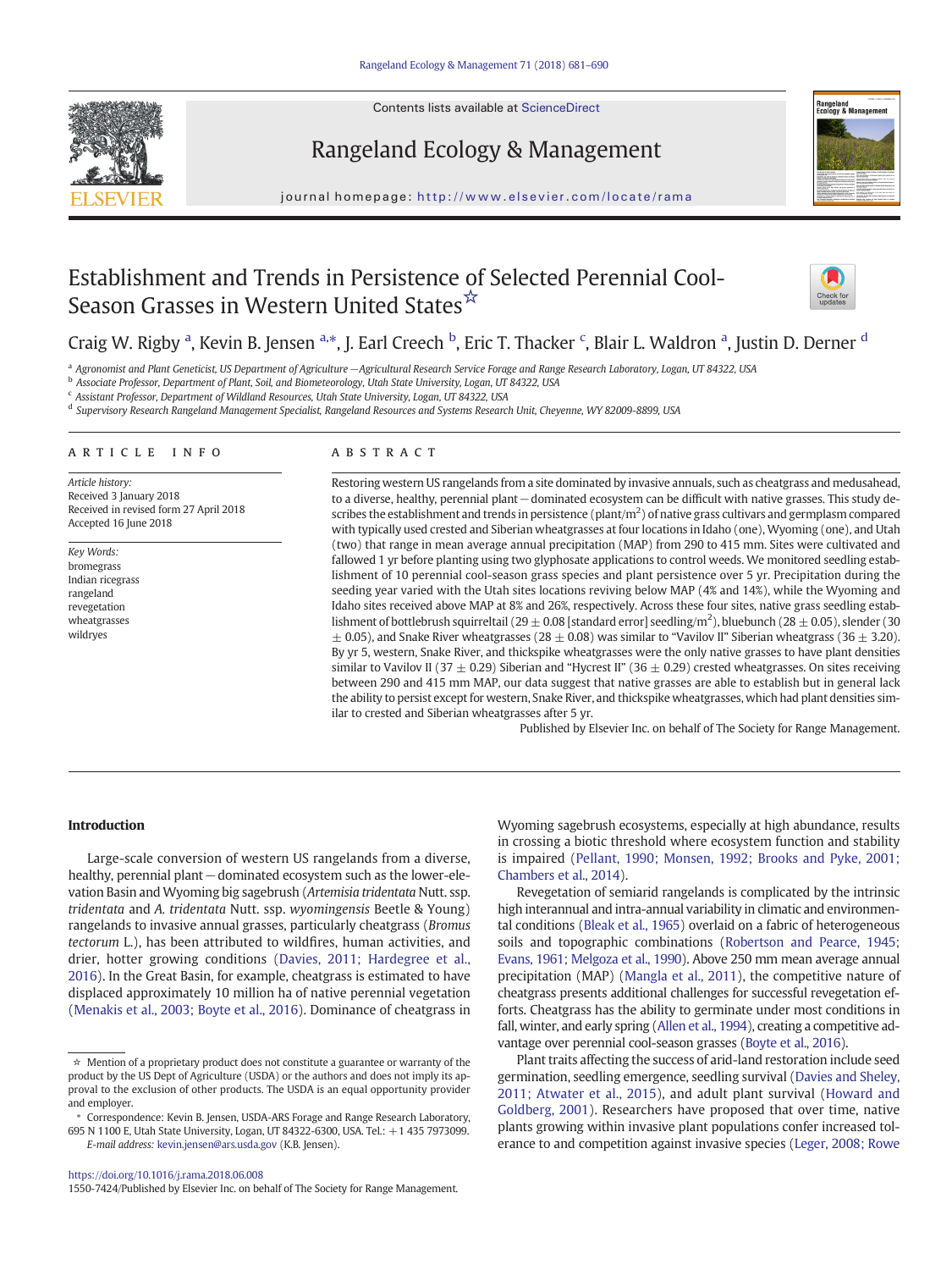<span id="page-1-0"></span>[and Leger, 2012\)](#page-9-0). [Rowe and Leger \(2011\)](#page-9-0) reported that seedlings of bottlebrush squirreltail collected from cheatgrass-invaded areas had increased early seedling root-to-shoot ratio, root fork number, and fine root length compared with seedlings originating from adjacent uninvaded areas. [Gibson et al. \(2018\)](#page-9-0) reported that population rather than experience type (invader vs. noninvader) was more important in bluebunch wheatgrass suppression of spotted knapweed (Centaurea stoebe). [Howard and Goldberg \(2001\)](#page-9-0) concluded that the competitive ability of adult plants and size is less correlated to final community abundance than seed germination and seedling growth. [Atwater](#page-8-0) [\(2012\)](#page-8-0) suggested that when three or more plants interact, selection favors the ability to tolerate neighbors but not to suppress them. [Fletcher](#page-9-0) [et al. \(2016\)](#page-9-0) questioned the ability of native grasses, when grown in invaded areas, to develop a competitive ability as defined by [Miller and](#page-9-0) [Werner \(1987\)](#page-9-0) as the ability to suppress competitors compared with tolerating them. In a meta-analysis including 34 field sites, [Robins et](#page-9-0) [al. \(2013\)](#page-9-0) concluded that above 310 mm MAP, both native and introduced grasses were able to establish and persist; however, below 310 mm MAP, there are fewer species that establish and persist over time. These examples emphasize the difficulty in restoring native perennial species and indicate the need to find restoration solutions that avoid inaccurate expectations and expenditure of limited dollars on efforts that are likely not going to work.

Revegetation efforts in the early 1900s [\(Pickford, 1932](#page-9-0)) focused on introduced grasses such as crested (Agropyron cristatum [L.] Gaertn) or Agropyron desertorum [Fish. Ex Link] J. A. Schultes) and Siberian (Agropyron fragile [Roth] Candargy) wheatgrasses because of better stand establishment, persistence, and weed suppression than native grass species, particularly on rangelands receiving  $\lt$  310 mm MAP ([Evans and Young, 1978; MacDonald, 1997; Asay et al., 2001; Ott et](#page-9-0) [al., 2001; Robins et al., 2013](#page-9-0)). Due to an increased desire and need for revegetation with perennial native grass, shrub, and forb species ([Richards et al., 1998\)](#page-9-0), efforts have focused on development of improved native plant materials, particularly grasses, with enhanced seedling establishment in the following species: bottlebrush squirreltail (Elymus elymoides [Raf.] Swezey), basin wildrye (Leymus cinereus [Scribn. & Merr.] Á. Löve), slender wheatgrass (Elymus trachycaulus [Link] Gould ex Shinners), bluebunch wheatgrass (Pseudoroegneria spicata [Pursh.] A. Löve), Snake River wheatgrass (Elymus wawawaiensis J. Carlson & Barkworth), thickspike wheatgrass (Elymus lanceolatus [Scribn. & Sm.] Gould), and western wheatgrass (Pascopyrum smithii [Rydb.] Á. Löve) (Table 1).

There is a need to evaluate newly developed native grasses over multiple environments ([Table 2](#page-2-0)) and years. The purpose of this study is to evaluate stand establishment and trends in plant persistence 5 yr post seeding for native dryland range grasses comparing native grasses with crested and Siberian wheatgrasses on rangelands. The hypothesis is that some of the newer native range grasses will establish better and persist longer compared with crested and Siberian wheatgrasses.

# Table 1

Description of entries by species including cultivar or germplasm name with reference to corresponding release notice. Sites where entries were included are indicated by the corresponding site number.

| Species                  | Entry            | <b>Status</b> | Site           |                |                |                | Reference                  |
|--------------------------|------------------|---------------|----------------|----------------|----------------|----------------|----------------------------|
|                          |                  |               | 1 <sup>1</sup> | 2 <sup>2</sup> | 3 <sup>3</sup> | 4 <sup>4</sup> |                            |
| Bottlebrush squirreltail | Fish Creek       | Germplasm     | $\mathbf{1}$   |                | 3              | $\overline{4}$ | Jones et al. (2004a)       |
| Elymus elymoides         | Sand Hollow      | Germplasm     | $\mathbf{1}$   |                | 3              |                | Jones et al. (1998b)       |
|                          | Toe Jam Creek    | Germplasm     | 1              |                | 3              | 4              | Jones et al. (2004b)       |
| Bluebunch wheatgrass     | Anatone          | Germplasm     | $\mathbf{1}$   | 2              | 3              | 4              | Monsen et al. (2003)       |
| Psuedoroegneria spicata  | Goldar           | Cultivar      | 1              |                | 3              | $\overline{4}$ | Gibbs et al. (1991)        |
|                          | $5*p-7$          | Germplasm     | $\mathbf{1}$   | $\overline{2}$ | 3              | 4              | Jones et al. (2002)        |
| Basin wildrye            | *Continental     | Cultivar      | $\mathbf{1}$   |                |                | 4              | Jones et al. (2009)        |
| Leymus cinereus          | Magnar           | Cultivar      | 1              |                |                | 4              | <b>Howard</b> (1979)       |
|                          | Trailhead        | Cultivar      | $\mathbf{1}$   | 2              |                | 4              | Cash et al. (1998)         |
|                          | *Trailhead II    | Cultivar      |                | 2              |                | 4              | Robins and Bushman (2016)  |
| Crested wheatgrass       | *Hycrest II      | Cultivar      | $\mathbf{1}$   | $\overline{2}$ | 3              | $\overline{4}$ | Jensen et al. (2009a)      |
| Agropyron cristatum      |                  |               |                |                |                |                |                            |
| Indian ricegrass         | Nezpar           | Cultivar      | 1              |                | 3              |                | Booth et al. (1980)        |
| Achnatherum hymendoides  | Rimrock          | Cultivar      | $\mathbf{1}$   |                | 3              |                | Jones et al. (1998a)       |
|                          | *White River     | Cultivar      | $\mathbf{1}$   |                | 3              |                | Jones et al. $(2010)$      |
| Siberian wheatgrass      | *Vavilov II      | Cultivar      | $\mathbf{1}$   | $\overline{2}$ | 3              | $\overline{4}$ | Jensen et al. (2009b)      |
| Agropyron fragile        |                  |               |                |                |                |                |                            |
| Slender wheatgrass       | *Charleston Peak | Germplasm     | 1              |                | 3              |                | Jensen et al. $(2016)$     |
| Elymus trachycaulus      | *FirstStrike     | Cultivar      | 1              | 2              | 3              | 4              | Jensen et al. (2007)       |
|                          | Pryor            | Cultivar      | $\mathbf{1}$   | $\overline{2}$ | 3              | $\overline{4}$ | Majerus et al. (1991)      |
|                          | Revenue          | Cultivar      | $\mathbf{1}$   |                |                |                | <b>Crowle (1970)</b>       |
|                          | San Luis         | Cultivar      | $\mathbf{1}$   |                | 3              | 4              | <b>USDA-SCS (1984)</b>     |
| Snake River wheatgrass   | *Discovery       | Cultivar      | $\mathbf{1}$   | 2              |                | 4              | <b>Jones</b> (2008)        |
| Elymus wawawaiensis      | Secar            | Cultivar      | $\mathbf{1}$   | $\overline{2}$ | 3              | $\overline{4}$ | Morrison and Kelley (1981) |
| Thickspike wheatgrass    | Bannock          | Cultivar      | $\overline{1}$ | 2              |                | 4              | John and Blaker (1998)     |
| Elymus lanceolatus       | *Bannock II      | Cultivar      | 1              | $\overline{2}$ |                | 4              | Robins et al. (2015)       |
|                          | Critana          | Cultivar      | 1              | $\overline{2}$ |                | $\overline{4}$ | Stroh et al. (1972)        |
|                          | Schwendimar      | Cultivar      | 1              |                |                |                | USDA NRCS (2016b)          |
|                          | Sodar            | Cultivar      | 1              |                |                |                | Douglas and Ensign (1954)  |
| Western wheatgrass       | Arriba           | Cultivar      | $\mathbf{1}$   |                | 3              | $\overline{4}$ | Anonymous (1977)           |
| Pascopyrum smithii       | <b>Barton</b>    | Cultivar      | $\mathbf{1}$   |                | 3              |                | Alderson and Sharp (1994)  |
|                          | *Recovery        | Cultivar      | $\mathbf{1}$   | $\overline{2}$ | 3              | $\overline{4}$ | Waldron et al. (2011)      |
|                          | Rodan            | Cultivar      | $\mathbf{1}$   |                | 3              |                | Barker et al. (1984)       |
|                          | Rosana           | Cultivar      | $\mathbf{1}$   | 2              | 3              | 4              | Alderson and Sharp (1994)  |

<sup>1</sup> Entry included at Site 1, Beaver, Utah.<br><sup>2</sup> Entry included at Site 2, Chausene, W

<sup>2</sup> Entry included at Site 2, Cheyenne, Wyoming.

Entry included at Site 3, Malta, Idaho.

Entry included at Site 4, Eureka, Utah.

<sup>5</sup> Indicates newly developed plant materials.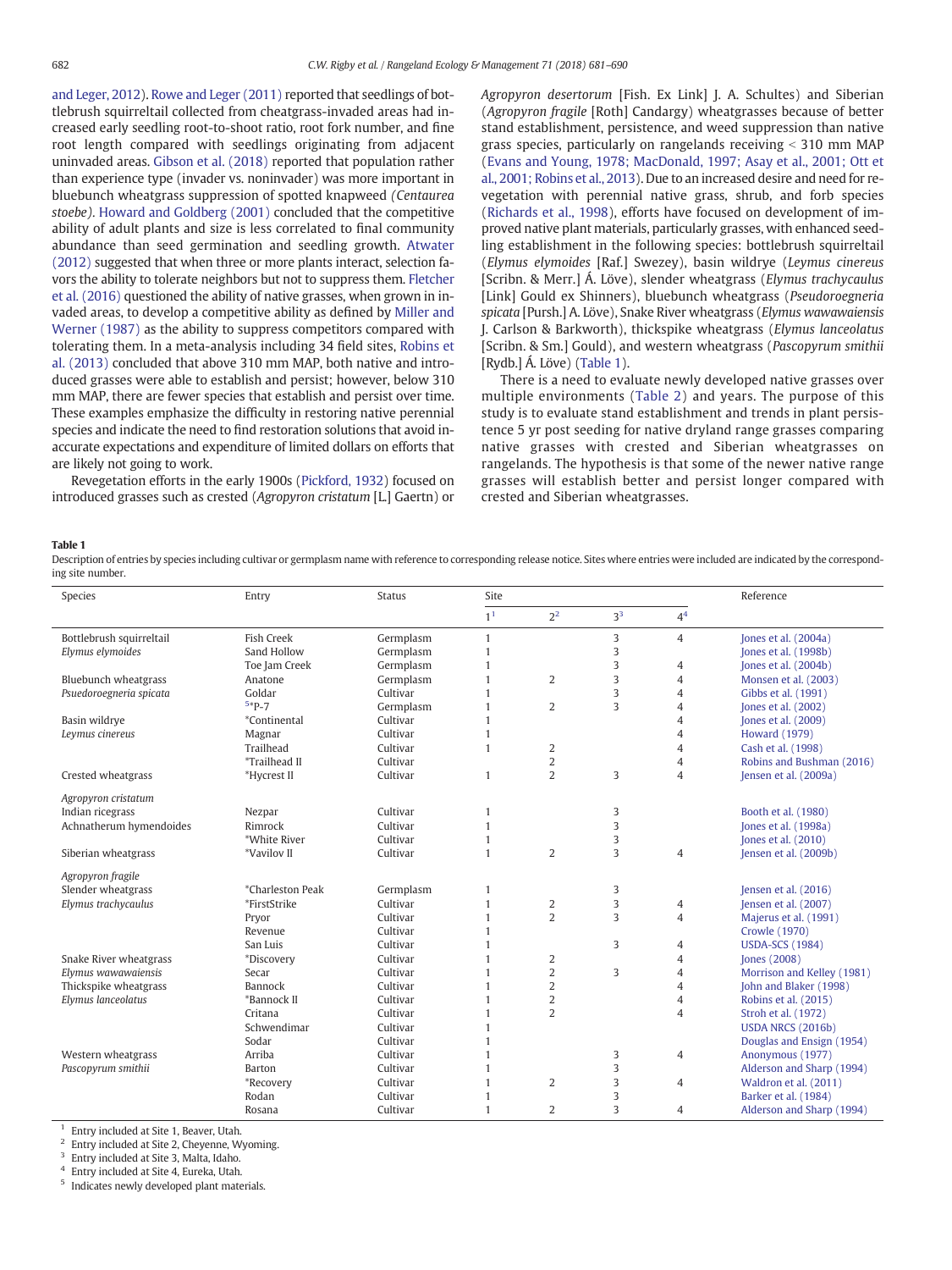<span id="page-2-0"></span>Summary of environmental characteristics at four locations used for analysis of establishment and persistence of range grasses.

|                               | Beaver, UT                                       | Cheyenne, WY                              | Malta, ID                      | Tintic, UT                                       |
|-------------------------------|--------------------------------------------------|-------------------------------------------|--------------------------------|--------------------------------------------------|
| Latitude (°N)                 | 38°20'51.72"                                     | 41°10'36.84"                              | 42°18'6.84"                    | 39°54'12.6"                                      |
| Longitude                     | 112°35'20.76"                                    | 104°54'3.96"                              | 113°11'41.99"                  | 112°8'58.92"                                     |
| (°W)                          |                                                  |                                           |                                |                                                  |
| Soil                          | Murdock silt loam (coarse-loamy, mixed,          | Altvan loam (fine-loamy                   | Declo silt loam (Coarse-loamy, | Doyce silt loam (fine-loamy, mixed, esic aridic  |
|                               | mesic arid petrocalcic palexerolls) <sup>1</sup> | over sandy or                             | mixed, mesic xerollic          | calcic argixerolls)                              |
|                               |                                                  | sandy-skeletal, mixed mesic calciorthids) |                                |                                                  |
|                               |                                                  | aridic argiustolls)                       |                                |                                                  |
| Elevation                     | 1981 m                                           | 1901 m                                    | 1 480 m                        | 1789 m                                           |
| (asl)<br>Level III            |                                                  | <b>High Plains</b>                        | Northern Basin and Range       | Central Basin and Range                          |
| ecoregion                     | Central Basin and Range                          |                                           |                                |                                                  |
| Level IV                      | Woodland and shrub-covered low mountains         | Moderate relief rangeland                 | Northern basin and range and   | Sagebrush basins and slopes                      |
| ecoregion                     |                                                  |                                           | saltbush dominated valleys     |                                                  |
| Associated                    | Utah juniper, singleleaf pinyon, bluebunch       | Needleand thread grass and                | Wyoming big sagebrush, and     | Utah juniper, black sagebrush, Wyoming big       |
| species                       | wheatrass, bottlebrush squirreltail, Indian      | western wheatgrass.                       | bluebunch wheatgrass with      | sagebrush, bluebunch wheatgrass, western         |
|                               | ricegrass, black sagebrush, and Wyoming big      |                                           | greasewood on the more sodic   | wheatgrass, bottlebrush squirreltail, and Indian |
|                               | sagebrush                                        |                                           | soils                          | ricegrass                                        |
| Minimum                       | $-9.3$                                           | $-8.6$                                    | $-8.3$                         | $-10.3$                                          |
| average                       |                                                  |                                           |                                |                                                  |
| tempera-                      |                                                  |                                           |                                |                                                  |
| ture $(^{\circ}C)$<br>Maximum | 30.2                                             | 28.2                                      | 30.5                           | 31.3                                             |
| average                       |                                                  |                                           |                                |                                                  |
| tempera-                      |                                                  |                                           |                                |                                                  |
| ture $(^{\circ}C)$            |                                                  |                                           |                                |                                                  |
| Annual                        |                                                  |                                           |                                |                                                  |
| precipita-                    |                                                  |                                           |                                |                                                  |
| tion                          |                                                  |                                           |                                |                                                  |
| $(mm)^2$                      |                                                  |                                           |                                |                                                  |
| Seeding yr                    | 352 (2006)                                       | 433 (2009)                                | 397 (2004)                     | 355 (2009)                                       |
| $Yr_1$                        | 366                                              | 390                                       | 269                            | 439                                              |
| $Yr_2$                        | 290                                              | 394                                       | 201                            | 419                                              |
| $Yr_3$                        | 269<br>272                                       | 240<br>477                                | 175<br>285                     | 343<br>307                                       |
| $Yr_4$<br>$Yr_5$              | 475                                              | 433                                       | 290                            | 367                                              |
| Long-term                     | 365                                              | 397                                       | 292                            | 415                                              |
| <b>MAP</b>                    |                                                  |                                           |                                |                                                  |

MAP, mean annual precipitation.

<sup>1</sup> [USDA-NRCS, 2016a](#page-9-0). Ecological Site Description.<br><sup>2</sup> BRISM Climate Croup 2016

[PRISM Climate Group, 2016.](#page-9-0)

### Methods

Each year the US Department of Agriculture (USDA)−Agriculture Research Service (ARS) Forage and Range Research Laboratory in Logan, Utah, establishes a series of rangeland plantings to evaluate the establishment and persistence of new plant materials under different environments compared with older plant materials. A meta-analysis describing 34 of those sites can be found in [Robins et al. \(2013\)](#page-9-0) for site information. Because the focus of this paper is to look at persistent trends in native grasses compared with crest and Siberian wheatgrasses, we identified four locations with  $\geq 5$  yr of plant density data with common plant materials. Beaver and Tintic, Utah sites experienced 4% and 14% less MAP, while Cheyenne, Wyoming and Malta, Idaho sites received 26% and 8% above MAP for the area, respectively (Table 2). Plant materials used in this study, including species, cultivar or germplasm designation and reference, Latin name and authority, and study location, are listed in [Table 1](#page-1-0). Environmental characteristics of the four study sites—Beaver, Utah, Cheyenne, Wyoming, Malta, Idaho, and Tintic, Utah—are described in Table 2 to include soil type, ecoregions level III and IV ([Omernik, 1987\)](#page-9-0), associated species, minimum and maximum temperatures, and yearly rainfall.

# Site Preparation and Planting

Each site was mechanically cultivated 1 yr before planting, followed by two subsequent applications of glyphosate (1 518 g a.i ha $^{-1}$ ) the summer before planting. Just before planting, sites were lightly cultivated followed by a harrow or cultipacker to firm the seedbed. Each of the sites was weed free at planting (a condition rarely obtained on typical rangeland seedings); however, after planting, weed control was not practiced. Fall dormant seedings were accomplished during November (see Table 2). In addition, all sites were planted using a Hege 6-row cone seeder with double disc openers and depth control press wheels (Wintersteiger Inc. Salt Lake City, UT) at a rate of one pure live seed  $cm^{-1}$  and a seeding depth of 0.63 – 1.27 cm. The double disc openers and depth control pressure wheels ensure good seed-to-soil contact at planting. Plots were 1.5 m  $\times$  6 m long, except at Cheyenne, Wyoming and Malta, Idaho, where they were 3  $m \times 6$  m and 1.5  $m \times 12$  m, respectively. Row spacing was 25.4 cm spacing between rows with six rows per plot and 25.4 cm spacing between plots. Plots were arranged in a randomized-complete-block design with four replications at each site.

#### Seedling Establishment and Stand Persistence

Frequency of plant occurrence during the establishment year and subsequent plant persistence 4 yr post establishment was determined by counting the number of  $12.5 \times 12.5$  cm quadrats that contained at least one seedling along 2.3 m of the four inner rows of each plot divided by the total number of possible quadrats ([USDI BLM, 1999; Vogel and](#page-9-0) [Masters, 2001](#page-9-0)). Multiplying the frequency of occurrence by 0.51 (see Vogel and Masters for details) provides a conservative estimate of the number of plants/ $m^2$  because only a single count is made per grid cell even though a cell may contain several plants. [Vogel and Masters](#page-9-0) [\(2001\)](#page-9-0) suggest that 20 or more plants/ $m<sup>2</sup>$  would be classified as a successful stand with between 10 and 20 plants/ $m<sup>2</sup>$  as marginal and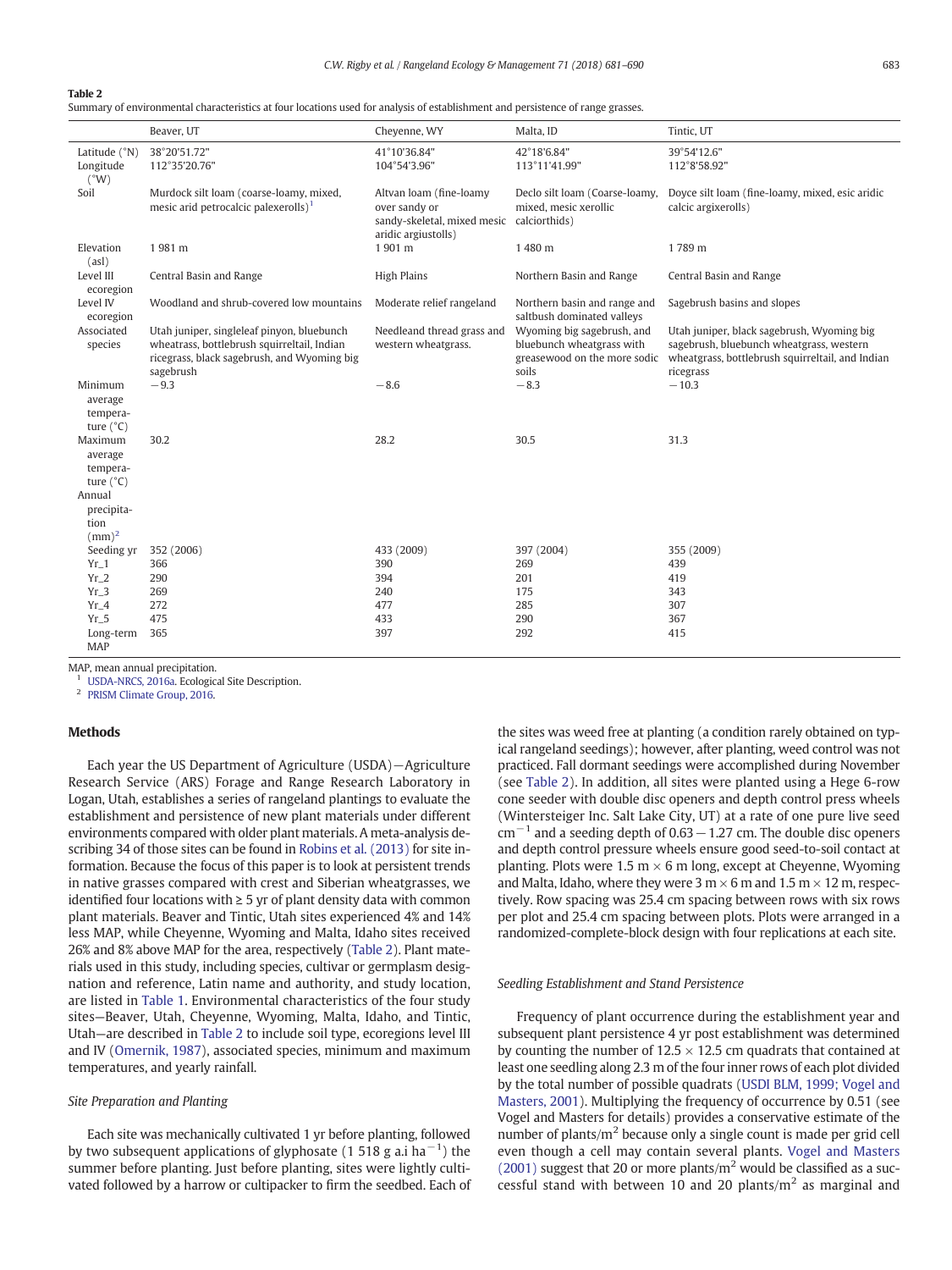<span id="page-3-0"></span>Table 3

Significance levels by year for seedling establishment and stand persistence (% frequency).

| Source              | Seedling<br>establishment |         | Stand persistence |         |          |         |  |
|---------------------|---------------------------|---------|-------------------|---------|----------|---------|--|
|                     | df                        | Υ1      | Y2                | Y3      | Y4       | Y5      |  |
| Species (Sp)        | 12                        | < 0.001 | < 0.0002          | < 0.001 | < 0.001  | < 0.001 |  |
| Cult (Species) (CS) | 35                        | < 0.001 | < 0.001           | < 0.001 | < 0.001  | 0.0006  |  |
| Location $(L)$      | 3                         | < 0.001 | 0.0019            | 0.0002  | < 0.001  | < 0.001 |  |
| Sp XL               | 28                        | < 0.001 | < 0.001           | < 0.001 | < 0.0001 | < 0.003 |  |
| CS X L              | 44                        | < 0.001 | < 0.001           | < 0.001 | < 0.001  | 0.0023  |  |
|                     |                           |         |                   |         |          |         |  |

anything below 10 plants/ $m<sup>2</sup>$  as unsuccessful. Dates of plant frequency data collection are in [Table 2](#page-2-0).

# Statistical Analysis

Due to the data being counted and not normally distributed, all data were square-root transformed before data analysis and then back transformed for the tables ([McDonald, 2014](#page-9-0)). Initially, years and locations were included in the statistical model, but there were numerous significant interactions of species and cultivars within species with years and

Table 4

Means and trends in plant/m<sup>2</sup> of 10 grass species across 5 yr at Beaver. UT from 2007 to 2011.

locations; therefore, data were subsequently reanalyzed by year and location using PROC MIXED procedures [\(SAS, 1999](#page-9-0)) and reported in that manner. Effects due to grass species, as well as cultivars within species, were considered fixed effects with replications (blocks) as a random effect (Table 3). Main effects and interactions were tested with their firstorder interactions with replications as the error terms. Species mean separations were based on species averages in accordance with Fisher's protected least significant difference (LSD) at the  $P < 0.05$  level of probability. Intercharacter correlations were computed on entry by rep means using PROC CORR [\(SAS, 1999\)](#page-9-0). Linear, quadratic, and cubic trends of plant-frequency percentage were determined for each species and cultivars within species using orthogonal polynomials with equalyear intervals [\(Gomez and Gomez, 1984](#page-9-0)).

# Results

Beaver, Utah

# Seedling Establishment

Significant ( $P < 0.05$ ) differences for seedlings/m<sup>2</sup> were observed among species (Tables 3 and 4). Between species, seedlings/ $m<sup>2</sup>$  ranged from 48  $\pm$  0.01 for Siberian wheatgrass to 19  $\pm$  0.07 (standard error) in

| Species                  | Plants $\rm m^{-2}$ |              |        |                 |                 | Slope <sup>1</sup> | Trends <sup>†</sup> |                  |
|--------------------------|---------------------|--------------|--------|-----------------|-----------------|--------------------|---------------------|------------------|
|                          | 2007                | 2008         | 2009   | 2010            | 2011            | b                  | Linear              | Quad.            |
| Bottlebrush ST           | <b>40 AB</b>        | <b>46 AB</b> | 45 AB  | 45 AB           | 42 AB           | 0.3                | $39**$              | $38**$           |
| Fish Creek               | $41$ ab             | 47 a         | 47 A   | 48 a            | 46 a            | 1,1                | $63**$              | $30**$           |
| Sand Hollow              | 35 b                | 41 b         | 39 B   | 39 b            | 33 b            | $-0.7$             | 9 <sub>ns</sub>     | $27*$            |
| Toe Jam Creek            | 44 a                | 48 a         | 48 A   | 48 a            | 46 a            | 0.4                | $54**$              | $37*$            |
| <b>Bluebunch WG</b>      | 38 AB               | 44 ABC       | 45 AB  | 46 A            | 44 AB           | 1.3                | 76 **               | $24**$           |
| Anatone                  | 36 a                | 44 a         | 46 A   | 46 a            | 44 a            | 1.9                | 79**                | $17**$           |
| Goldar                   | 39 a                | 44 a         | 47 A   | 45 a            | 44 a            | 1.2                | 66**                | $32*$            |
| $P-7$                    | 39 a                | 45 a         | 47 A   | 46 a            | 43 a            | 0.8                | $71**$              | $23*$            |
| <b>Basin WR</b>          | 28 C                | 36 CD        | 37 C   | 39 BC           | 34 BC           | 1.6                | $83**$              | $14**$           |
| Continental              | 31 a                | 40 a         | 41 A   | 39 a            | 39 a            | 1.6                | 49**                | 44**             |
| Magnar                   | 21 <sub>b</sub>     | 36 ab        | 34 A   | 36 a            | 28ab            | 1.5                | 56**                | $27**$           |
| Trailhead                | 31a                 | 36ab         | 39 A   | 41 a            | 37 b            | 1.8                | $95**$              | $3$ ns           |
| Crested WG-Hycrest II    | <b>46 AB</b>        | <b>46 AB</b> | 47 AB  | 48 A            | <b>46 AB</b>    | 0.2                | 80 ns               | 1 <sub>ns</sub>  |
| Indian ricegrass         | 35 BC               | 41 BCD       | 39 BC  | 35 C            | 28 D            | $-2.1$             | 0 <sub>ns</sub>     | $23**$           |
| Nezpar                   | 29 a                | 36 b         | 29 b   | 26 <sub>b</sub> | 11 <sub>b</sub> | $-4.6$             | 1 <sub>ns</sub>     | 4 <sub>ns</sub>  |
| Rimrock                  | 36 a                | 43 a         | 44 A   | 35 ab           | 32 a            | $-1.8$             | 1 <sub>ns</sub>     | $53**$           |
| <b>White River</b>       | 40 a                | 44 a         | 44 A   | 44 a            | 40 a            | 0.1                | 41 ns               | $24$ ns          |
| Siberian WG - Vavilov II | 48 A                | 50 A         | 49 A   | 51 A            | 48 A            | 0.1                | 48**                | 3 <sub>ns</sub>  |
| Slender WG               | 35 BC               | 42 ABC       | 41 BC  | 36 C            | 32 DE           | $-1.4$             | 0 <sub>ns</sub>     | 49**             |
| Charleston Peak          | 22 <sub>b</sub>     | 33 b         | 31 B   | 22 <sub>b</sub> | 24 <sub>b</sub> | $-0.6$             | 1 <sub>ns</sub>     | 94**             |
| FirstStrike              | 43 a                | 48 a         | 46 A   | 41 a            | 36 a            | $-1.9$             | 1 <sub>ns</sub>     | $30 *$           |
| Pryor                    | 43 a                | 45 ab        | 45 A   | 44 a            | 41 a            | $-0.6$             | 3 <sub>ns</sub>     | $12$ ns          |
| Revenue                  | 44 a                | 47 a         | 46 A   | 37a             | 29ab            | $-4.2$             | $11$ ns             | $12*$            |
| San Luis                 | 26 b                | 38 ab        | 38 Ab  | 33 a            | 29 ab           | 0.3                | $24$ ns             | 59**             |
| Snake River WG           | 35 BC               | 41 ABC       | 43 ABC | 43 AB           | 37 CD           | 0.5                | $63**$              | $14*$            |
| Discovery                | 40 a                | 44 a         | 45 A   | 45 a            | 36 a            | $-0.8$             | $17*$               | 4 <sub>ns</sub>  |
| Secar                    | 30 a                | 38 b         | 41 A   | 41 b            | 38 a            | 1.8                | 79**                | $20$ ns          |
| Thickspike WG            | 36 B                | 42 ABC       | 48 A   | 47 A            | 48 A            | 2.9                | $70**$              | $9 *$            |
| Bannock                  | 37 ab               | 43 a         | 47 A   | 49 a            | 49 a            | 3.0                | $73**$              | 5 <sub>ns</sub>  |
| Bannock II               | 30 b                | 42 a         | 47 A   | 48 a            | 49 a            | 4.5                | $71**$              | $13$ ns          |
| Critana                  | 38 ab               | 42 a         | 46 A   | 48 a            | 47 a            | 2.6                | $82**$              | 2 <sub>ns</sub>  |
| Sodar                    | 39 a                | 43 a         | 48 A   | 45 a            | 48 a            | 2.00               | $52**$              | $14$ ns          |
| Schwendimar              | 34 ab               | 40a          | 46 A   | 44 a            | 45a             | 2.6                | $62**$              | 19 <sub>ns</sub> |
| Western WG               | 19 <sub>D</sub>     | 37 D         | 44 AB  | 45 AB           | <b>46 AB</b>    | 6.4                | $72**$              | $13**$           |
| Arriba                   | 11 c                | 32 bc        | 38 A   | 38 a            | 35a             | 5.4                | $71**$              | $27*$            |
| Barton                   | 18 bc               | 37 abc       | 44 A   | 44 a            | 48 a            | 6.7                | $63**$              | $19**$           |
| Recovery                 | 28 a                | 43 a         | 49 A   | 50 a            | 51a             | 5.4                | $71**$              | $14**$           |
| Rodan                    | 12 c                | 30 с         | 42 A   | 44 a            | 48 a            | 8.6                | $70**$              | $9**$            |
| Rosana                   | 26ab                | 41 ab        | 48 A   | 51 a            | 50 a            | 5.7                | 76**                | $11*$            |

Values followed by different letters significantly differ at  $P < 0.05$ .

 $^\dagger$  Orthogonal polynomial trends expressed as a percent of years' sum of squares due to linear effects. Values followed by a different letter are significantly different at P < 0.05. Uppercase letters denote significance among species. Lowercase letters denote significance within species.

Significant at the 0.05 level of probability.

⁎⁎ Significant at the 0.01 level of probability.

<sup>1</sup> Regression coefficients of plants m<sup>-2</sup>.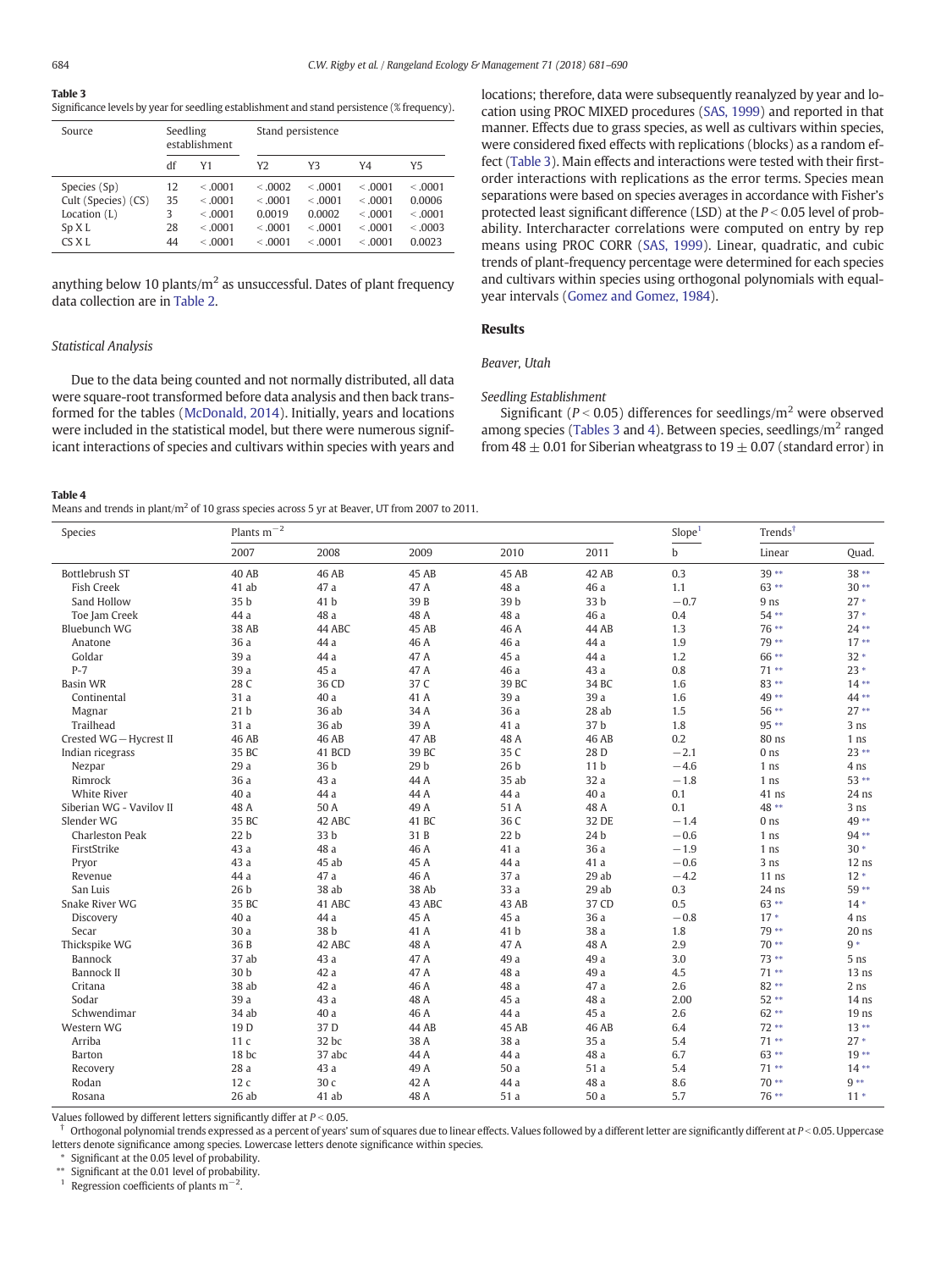<span id="page-4-0"></span>Correlations for frequency of seedling establishment (Y1) and stand persistence in yr 2 (Y2), yr 3 (Y3), yr 4 (Y4), and yr 5 (Y5). Top diagonal is the Beaver, UT location, and bottom diagonal is the Cheyenne, WY location.

|                | Υ1        | Y2      | Y3      | Y4       | Y <sub>5</sub> |
|----------------|-----------|---------|---------|----------|----------------|
| Y1             | 1.0000    | 0.8340  | 0.6275  | 0.4541   | 0.3097         |
|                |           | < 0.001 | < 0.001 | < 0.001  | < 0.001        |
| Y <sub>2</sub> | 0.5290    | 1.0000  | 0.0762  | 0.5948   | 0.4712         |
|                | < 0.001   |         | < 0.001 | < 0.001  | < 0.001        |
| Y3             | 0.1450    | 0.6500  | 1.0000  | 0.8035   | 0.7547         |
|                | 0.2687    | < 0.001 |         | < 0.001  | < 0.001        |
| Y4             | $-0.1006$ | 0.3293  | 0.6240  | 1.0000   | 0.8579         |
|                | 0.4441    | 0.0102  | < 0.001 |          | < 0.001        |
| Y <sub>5</sub> | $-0.2575$ | 0.1087  | 0.5539  | 0.8465   | 1.0000         |
|                | 0.0469    | 0.4081  | < 0.001 | < 0.0001 |                |

western wheatgrass. Basin wildrye (28  $\pm$  0.05 seedlings/m<sup>2</sup>), Indian ricegrass (35  $\pm$  0.05), slender (35  $\pm$  0.04), Snake River (35  $\pm$  0.07), and thickspike (36  $\pm$  0.02) wheatgrasses had fewer seedlings/m<sup>2</sup> (P < 0.05) than Siberian wheatgrass.

Differences ( $P < 0.05$ ) in seedling frequency between cultivars within species were observed in bottlebrush squirreltail, basin wildrye, slender, thickspike, and western wheatgrasses (see [Table 4](#page-3-0)). Toe Jam Creek and Fish Creek bottlebrush squirreltail had greater ( $P < 0.05$ ) seedlings/m<sup>2</sup> than Sand Hollow (35  $\pm$  0.12). "Continental" and "Trailhead" basin wildrye had greater seedlings/ $m^2$  than "Magnar" at 21  $\pm$ 0.18. Seedling density in Vavilov II (48  $\pm$  0.01) was similar to Hycrest II at 46  $\pm$  0.02 seedlings/m<sup>2</sup>. Seedlings/m<sup>2</sup> of slender wheatgrass cultivars FirstStrike, Pryor, and Revenue slender wheatgrasses were similar but greater ( $P < 0.05$ ) than observed Charleston Peak (22  $\pm$  0.96) and San Luis (26  $\pm$  0.12). "Recovery" western wheatgrass had more seedlings/m<sup>2</sup> than cultivars Arriba (11  $\pm$  0.34), Rodan (12  $\pm$  0.01), and Barton  $(18 \pm 0.53)$ .

# Stand Persistence

All species studied saw an increase in plants/ $m^2$  from 2007 to 2008. Positive linear trends ( $P < 0.05$ ) in plants/m<sup>2</sup> were observed in thickspike and western wheatgrasses from 2007 to 2011, each increasing in plant density 2.9 and 6.4 plants/yr, respectively (see [Table 4](#page-3-0)). Negative linear trends ( $P < 0.05$ ) in plants/m<sup>2</sup> were observed in Indian ricegrass and slender wheatgrass from 2007 to 2011, each declining by 2.1 and 1.4 plants/yr, respectively.

Cultivars that exhibited a linear decline in plants/ $m<sup>2</sup>$  from Y1 to Y5 were Sand Hollow bottlebrush squirreltail  $(-0.7)$ , Nezpar  $(-4.6)$ , and Rimrock  $(-1.8)$  Indian ricegrass, slender wheatgrass cultivars Charleston Peak ( $-0.6$ ), FirstStrike ( $-1.9$ ), Pryor ( $-0.6$ ), and Revenue  $(-4.2)$ , and Discovery Snake River wheatgrass  $(-0.8)$ . Observed correlations between 2007 and 2008 ( $r = 0.83$ ), 2009 ( $r = 0.63$ ), 2010 ( $r = 0.63$ ) 0.45), and 2011 ( $r = 0.31$ ) were all significant ( $P < 0.001$ ) (Table 5).

# Cheyenne, Wyoming

# Seedling Establishment

Significant ( $P < 0.05$ ) differences for seedlings/m<sup>2</sup> were observed among species [\(Tables 3](#page-3-0) and 6). Between species, seedlings/ $m^2$  ranged from  $8 \pm 0.30$  in western wheatgrass to  $35 \pm 0.04$  in basin wildrye (see Table 6). Species with fewer ( $P < 0.05$ ) seedlings/m<sup>2</sup> than Siberian wheatgrass (33  $\pm$  0.30) were thickspike (22  $\pm$  0.34), Snake River (19  $\pm$  0.21), bluebunch (19  $\pm$  0.40), and western (8) wheatgrasses. Cultivars within species differed ( $P < 0.05$ ) in seedlings/m<sup>2</sup> in slender and thickspike wheatgrasses (see Table 6). Slender wheatgrass cultivar FirstStrike (45  $\pm$  0.02) had greater seedlings/m<sup>2</sup> than Pryor (6  $\pm$ 0.53). Thickspike wheatgrass cultivar Critana had fewer ( $P < 0.05$ ) seedlings/m<sup>2</sup> than Bannock (35  $\pm$  0.08) and Bannock II (25  $\pm$  1.28).

#### Stand Persistence

Negative linear trends ( $P < 0.05$ ) in plants/m<sup>2</sup> were observed between 2010 and 2014 in basin wildrye and slender wheatgrass, each decreasing by 5.8 and 1.4 plants/m<sup>2</sup>, respectively (see Table 6). Trailhead basin wildrye declined more rapidly than Trailhead II by 41%. Plants/ m<sup>2</sup> in FirstStrike slender wheatgrass declined by 6.6 plants m<sup>-2</sup> compared with an increase of 3.8 plants/ $m<sup>2</sup>$  observed in Pryor slender wheatgrass. Plants/ $m^2$  of western wheatgrass increased by 7.9 plants/ yr. Contributing to a quadratic ( $P < 0.05$ ) trend in all species but basin wildrye and Siberian wheatgrass was the increase in plants/ $m<sup>2</sup>$  from 2010 to 2011, suggesting that seeds were possibly germinating 1 yr post planting. Observed correlations between seedlings/ $m<sup>2</sup>$  in 2010 and plants m<sup>-2</sup> in 2011 ( $r = 0.53$ ; P < 0.0001), 2012 ( $r = 0.15$ ; P = 0.268), 2013 ( $r = -0.101$ ;  $P = 0.444$ ), and 2014 ( $r = -0.258$ ;  $P =$ 

#### Table 6

Means and trends in plants/m<sup>2</sup> of 8 grass species across 5 yr at Cheyenne, WY from 2007 to 2011.

| Species                | Plants $m^{-2}$ |       |                 |                 |       | Slope <sup>1</sup> | Trends†         |                  |
|------------------------|-----------------|-------|-----------------|-----------------|-------|--------------------|-----------------|------------------|
|                        | 2010            | 2011  | 2012            | 2013            | 2014  | b                  | Linear          | Quad.            |
| Bluebunch WG           | 19 BC           | 39 AB | 39 A            | 33 BC           | 43 A  | 4.3                | $33***$         | $44***$          |
| Anatone                | 12a             | 32 b  | 32 <sub>b</sub> | 28 a            | 40 a  | 5.0                | $36***$         | $38**$           |
| $P-7$                  | 25a             | 45 a  | 45 a            | 38 a            | 46 a  | 3.5                | $29**$          | 55**             |
| Basin WR               | 35 A            | 39 AB | 22 B            | 20 D            | 17 C  | $-5.8$             | $47**$          | 1 <sub>ns</sub>  |
| Trailhead              | 34 a            | 37 a  | 12a             | 14a             | 10a   | $-7.0$             | $51***$         | 0 <sub>ns</sub>  |
| Trailhead II           | 37a             | 41 a  | 31 <sub>b</sub> | 27a             | 23a   | $-4.1$             | $36*$           | 8 <sub>ns</sub>  |
| Crested WG-Hycrest II  | 30 AB           | 46 A  | 46 A            | 47 A            | 51 A  | 4.3                | $51***$         | $23**$           |
| Siberian WG-Vavilov II | 33 AB           | 45 AB | 44 A            | 48 A            | 51 A  | 3.9                | 55**            | 10 <sub>ns</sub> |
| Slender WG             | 25 AB           | 46 A  | 42 A            | 26 CD           | 29 BC | $-1.4$             | 1 <sub>ns</sub> | 92 **            |
| FirstStrike            | 45 a            | 49 a  | 45 a            | 23a             | 26a   | $-6.6$             | $40*$           | $25$ ns          |
| Pryor                  | 6 <sub>b</sub>  | 42 b  | 38 a            | 28 a            | 32a   | 3.8                | $35***$         | 56**             |
| Snake River WG         | 19 B            | 37 B  | 38 A            | 35 ABC          | 39 AB | 3.9                | 48**            | $37**$           |
| Discovery              | 20a             | 39 a  | 40 a            | 37 a            | 43 a  | 4.6                | 45**            | $35***$          |
| Secar                  | 18a             | 35a   | 36 a            | 34 a            | 34 a  | 3.2                | $52**$          | $39**$           |
| Thickspike WG          | 22B             | 41 AB | 40 A            | 32 BCD          | 40 A  | 2.6                | $21 *$          | 66**             |
| Bannock                | 35a             | 47 a  | 44 a            | 41 a            | 40 a  | 0.3                | $12$ ns         | $75*$            |
| Bannock II             | 25ab            | 35a   | 33a             | 17 <sub>b</sub> | 32 a  | $-0.5$             | $11$ ns         | 82 ns            |
| Critana                | 7 <sub>b</sub>  | 40 a  | 42 a            | 40 a            | 47 a  | 8.0                | $51***$         | $32**$           |
| Western WG             | 8 C             | 39 AB | 41 A            | 45 A            | 44 A  | 7.9                | $64***$         | $23**$           |
| Recovery               | 7 a             | 38 a  | 40 a            | 45 a            | 41 a  | 7.4                | 66**            | $23**$           |
| Rosana                 | 8 a             | 40 a  | 43 a            | 46 a            | 47 a  | 8.5                | $62**$          | $23**$           |

†Orthogonal polynomial trends expressed as a percent of years' sum of squares due to linear effects.

Values followed by a different letter are significantly different at  $P < 0.05$ . Uppercase letters denote significance among species. Lowercase letters denote significance within species. ,\*\* Significant at the 0.05 and 0.01 levels of probability, respectively.

<sup>1</sup>Regression coefficients of plants m<sup>-2</sup>.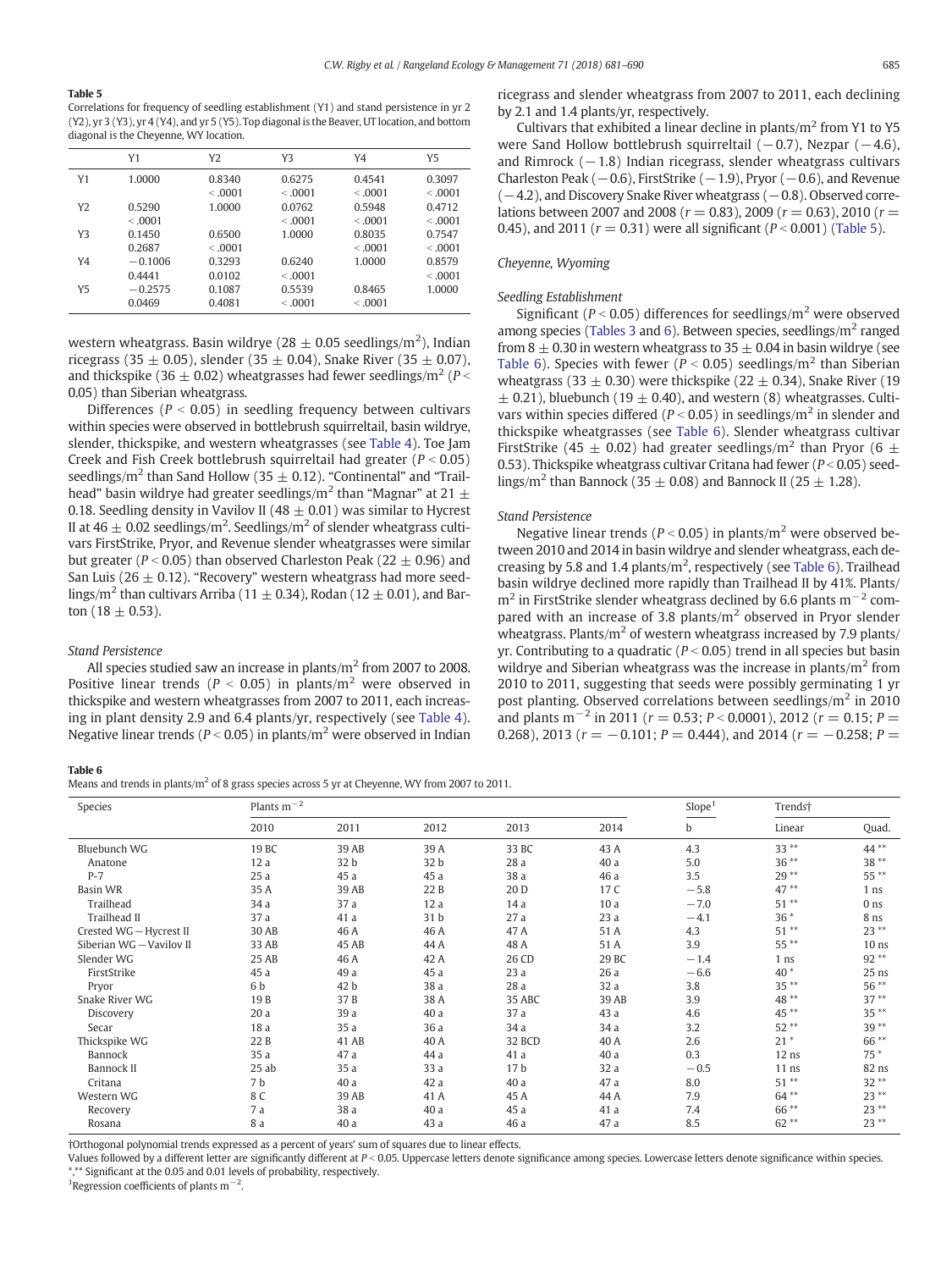<span id="page-5-0"></span>Means and trends in plants/m<sup>2</sup> of 8 grass species across 5 yr at Malta, ID from 2007 to 2011.

| Species                  | Plants $m^{-2}$ |                 |                 |                |              | Slope <sup>1</sup> | Trends <sup>2</sup> |                  |
|--------------------------|-----------------|-----------------|-----------------|----------------|--------------|--------------------|---------------------|------------------|
|                          | 2005            | 2006            | 2007            | 2008           | 2009         | b                  | Linear              | Quad.            |
| <b>Bottlebrush ST</b>    | 30 BC           | 25 BC           | 18 <sub>D</sub> | 14B            | 4BC          | $-6.4$             | $23**$              | 0 <sub>ns</sub>  |
| Fish Creek               | 32ab            | 31 a            | 26a             | 20a            | 6 a          | $-6.9$             | $15**$              | 1 <sub>ns</sub>  |
| Sand Hollow              | 24 b            | 20a             | 14a             | 8 a            | 2a           | $-5.5$             | 43**                | 0 <sub>ns</sub>  |
| Toe Jam Creek            | 35a             | 25a             | 15a             | 14a            | 6 a          | $-6.8$             | $53**$              | 5 <sub>ns</sub>  |
| Bluebunch WG             | 42 A            | 26 BC           | 25 CD           | 13B            | 5BC          | $-8.6$             | $39**$              | 0 <sub>ns</sub>  |
| Anatone                  | 41 b            | 30a             | 31 a            | 19a            | 9 a          | $-7.4$             | $34**$              | 0 <sub>ns</sub>  |
| Goldar                   | 40 b            | 12 <sub>b</sub> | 11 <sub>b</sub> | 1 <sub>b</sub> | 0a           | $-9.1$             | 66 **               | $8**$            |
| $P-7$                    | 45 a            | 35a             | 32 a            | 18a            | 8 a          | $-9.2$             | 41**                | 1 <sub>ns</sub>  |
| Crested WG-Hycrest II    | 48 A            | 49 A            | 47 A            | 46 A           | 18 A         | $-6.3$             | 1 <sub>ns</sub>     | 0 <sub>ns</sub>  |
| Indian ricegrass         | 30 BC           | 15 CD           | 5 E             | 2C             | 0 C          | $-7.3$             | 73 **               | $6*$             |
| Nezpar                   | 16c             | 7 <sub>b</sub>  | 2 <sub>b</sub>  | 6 <sub>b</sub> | 1a           | $-4.0$             | 76**                | $8 *$            |
| Rimrock                  | 31b             | 12 <sub>b</sub> | 2 <sub>b</sub>  | 0 <sub>b</sub> | 0a           | $-7.3$             | 75**                | $11**$           |
| <b>White River</b>       | 44 a            | 27a             | 11a             | 0a             | 0a           | $-10.6$            | 68 **               | $3*$             |
| Siberian WG - Vavilov II | 48 A            | 51 A            | 50 A            | 48 A           | 21 A         | $-5.7$             | 0 <sub>ns</sub>     | 1 <sub>ns</sub>  |
| Slender WG               | 34 BC           | 11 D            | 7 E             | 2 C            | 0 C          | $-7.7$             | 68 **               | $10*$            |
| FirstStrike              | 44 a            | 20a             | 17a             | 5a             | 0a           | $-10.3$            | $62**$              | 3 <sub>ns</sub>  |
| Prvor                    | 18 <sub>b</sub> | 5 <sub>b</sub>  | 4 ab            | 0a             | 0a           | $-4.2$             | $70**$              | 10 <sub>ns</sub> |
| San Luis                 | 39 a            | 8b              | 0 <sub>c</sub>  | 0a             | 0a           | $-8.6$             | $70**$              | $21**$           |
| Snake River WG           | <b>40 AB</b>    | <b>40 AB</b>    | 42 AB           | 41 A           | 12 AB        | $-5.5$             | 0 <sub>ns</sub>     | 0 <sub>ns</sub>  |
| Western WG               | 27 C            | 25 BC           | 26 BC           | 19B            | <b>10 AB</b> | $-3.9$             | $13$ ns             | 3 <sub>ns</sub>  |
| Arriba                   | 21 <sub>b</sub> | 16 cd           | 26a             | 19a            | 16a          | $-0.8$             | $2$ ns              | 1 <sub>ns</sub>  |
| Barton                   | 28ab            | 28ab            | 22a             | 16a            | 6 a          | $-5.6$             | $25$ ns             | 3 <sub>ns</sub>  |
| Recovery                 | 35a             | 37a             | 29a             | 19a            | 10a          | $-6.7$             | $30*$               | 7 <sub>ns</sub>  |
| Rodan                    | 28ab            | $25$ bc         | 30 a            | 22a            | 11a          | $-3.7$             | 5 <sub>ns</sub>     | 3 <sub>ns</sub>  |
| Rosana                   | 23 <sub>b</sub> | 16d             | 23a             | 19a            | 8 a          | $-2.7$             | 2 <sub>ns</sub>     | 1 <sub>ns</sub>  |

NOTE: Uppercase letters denote significance among species. Lowercase letters denote significance within species. Differing letters are significantly different at  $P < 0.05$ .

<sup>1</sup> Regression coefficients of plants  $m^{-2}$ .

 $2$  Orthogonal polynomial trends expressed as a percent of years' sum of squares because of linear effects.

Significant at the 0.05 level of probability.

⁎⁎ Significant at the 0.01 levels of probability.

0.047) were not good indicators of stand persistence 4 and 5 yr post seeding [\(Table 5\)](#page-4-0).

# 0.02, respectively. Western wheatgrass cultivars Barton, Recovery, and Rodan had  $\geq$  28 seedlings/m<sup>2</sup> (see Table 7).

# Stand Persistence

# Malta, ID

# Seedling Establishment

Significant ( $P < 0.05$ ) differences for seedlings/m<sup>2</sup> were observed be-tween species (see [Tables 3](#page-3-0) and 7). At 42  $\pm$  0.01 seedlings/m<sup>2</sup>, bluebunch wheatgrass was similar to crested and Siberian wheatgrass. Species with  $\leq 34$  seedlings/m<sup>2</sup> were bottlebrush squirreltail, Indian ricegrass, slender wheatgrass, and western wheatgrass (see Table 7). Sand Hollow bottlebrush squirreltail (24  $\pm$  0.11 seedlings/m<sup>2</sup>) had fewer (P < 0.05) seedlings/m<sup>2</sup> than Toe Jam Creek (35  $\pm$  .01) and Fish Creek (32  $\pm$  0.08). Seedlings/m<sup>2</sup> of White River Indian ricegrass (44  $\pm$  0.01) were greater (P < 0.05) than Nezpar (16  $\pm$  0.06) and Rimrock  $(31 \pm 0.14)$ . Bluebunch wheatgrass germplasm P-7 at 45  $\pm$  .01 seedlings/m<sup>2</sup> had more ( $P < 0.05$ ) than Anatone (41  $\pm$  0.01) and Goldar  $(40 \pm 0.01)$ . Pryor slender wheatgrass had fewer seedlings/m<sup>2</sup> than FirstStrike and San Luis slender wheatgrass, with 44  $\pm$  0.01 and 39  $\pm$ 

| <b>Table 8</b>                                                                                           |
|----------------------------------------------------------------------------------------------------------|
| Correlations for frequency in yr 1 establishment $(Y1)$ , yr 2 $(Y2)$ , yr 3 $(Y3)$ , yr 4 $(Y4)$ , yr 5 |
| (Y5). Top diagonal is the Malta, ID location. The bottom diagonal is the Tintic, UT location.            |

| Y <sub>2</sub> | Y3      | Y4      | Y5      |
|----------------|---------|---------|---------|
| 0.4783         | 0.3407  | 0.3098  | 0.0634  |
| < 0.001        | 0.0020  | 0.0052  | 0.5758  |
| 1.0000         | 0.8364  | 0.7407  | 0.3605  |
|                | < 0.001 | < 0.001 | 0.0010  |
| 0.6089         | 1.0000  | 0.8719  | 0.5690  |
| < 0.001        |         | < 0.001 | < 0.001 |
| 0.4770         | 0.5364  | 1.0000  | 0.6637  |
| < 0.001        | < 0.001 |         | < 0.001 |
| 0.2586         | 0.2541  | 0.7882  | 1.0000  |
| 0.0175         | 0.0197  | < 0.001 |         |

Plants/m<sup>2</sup> declined ( $P < 0.05$ ) in all species from 2005 to 2009 (see Table 7). Within species, the decline in plants/ $m<sup>2</sup>$  ranged from 3.9 to 7.7 in western and slender wheatgrasses, respectively. By 2009, plants/m<sup>2</sup> in crested (18  $\pm$  1.85), Siberian (21  $\pm$  1.64), Snake River  $(12 \pm 1.06)$ , and western wheatgrass  $(10 \pm 0.22)$  were similar (see Table 7). Five yr post planting, no differences were observed between cultivars within species (see Table 7). Observed correlations between 2005 and 2006 ( $r = 0.48$ ;  $P < 0.0001$ ), 2007 ( $r = 0.34$ ;  $P = 0.002$ ), 2008 ( $r = 0.31$ ;  $P = 0.005$ ), and 2009 ( $r = 0.06$ ;  $P = 0.576$ ) were observed (Table 8).

# Tintic, Utah

#### Seedling Establishment

Differences ( $P < 0.05$ ) were observed between species for seedlings/  $m<sup>2</sup>$  (see [Tables 3](#page-3-0) and [9\)](#page-6-0). Slender wheatgrass at 20  $\pm$  0.06 seedlings/ $m<sup>2</sup>$ had more ( $P < 0.05$ ) than bluebunch wheatgrass (13  $\pm$  0.13), basin wildrye (13  $\pm$  0.02), crested wheatgrass (8  $\pm$  0.04), Siberian wheatgrass (12  $\pm$  0.37), thickspike wheatgrass (10  $\pm$  0.02), and western wheatgrass (10  $\pm$  0.06) (see [Table 9](#page-6-0)). Seedlings/m<sup>2</sup> varied (P < 0.05) within bluebunch, slender, Snake River, western wheatgrasses, and basin wildrye cultivars (see [Table 9\)](#page-6-0). Bluebunch wheatgrass P-7 at 22  $\pm$  0.13 seedlings/m<sup>2</sup> had more (P < 0.05) than Anatone (5  $\pm$  0.19) and Goldar (12  $\pm$  0.05). FirstStrike slender wheatgrass had more (P < 0.05) seedlings/m<sup>2</sup> than either Pryor (17  $\pm$  0.09) or San Luis (15  $\pm$ 0.14) wheatgrass. Secar Snake River wheatgrass had significantly more ( $P < 0.05$ ) seedlings/m<sup>2</sup> compared with that of Discovery. Western wheatgrass cultivars Arriba and Rosana had greater ( $P < 0.05$ ) seedlings/  $m<sup>2</sup>$  than Recovery (Table 8). Trailhead II basin wildrye had more seedlings/m<sup>2</sup> (24  $\pm$  0.14) than Trailhead (12  $\pm$  0.03), Magnar (2  $\pm$  0.16), or Continental ( $12 \pm 0.13$ ).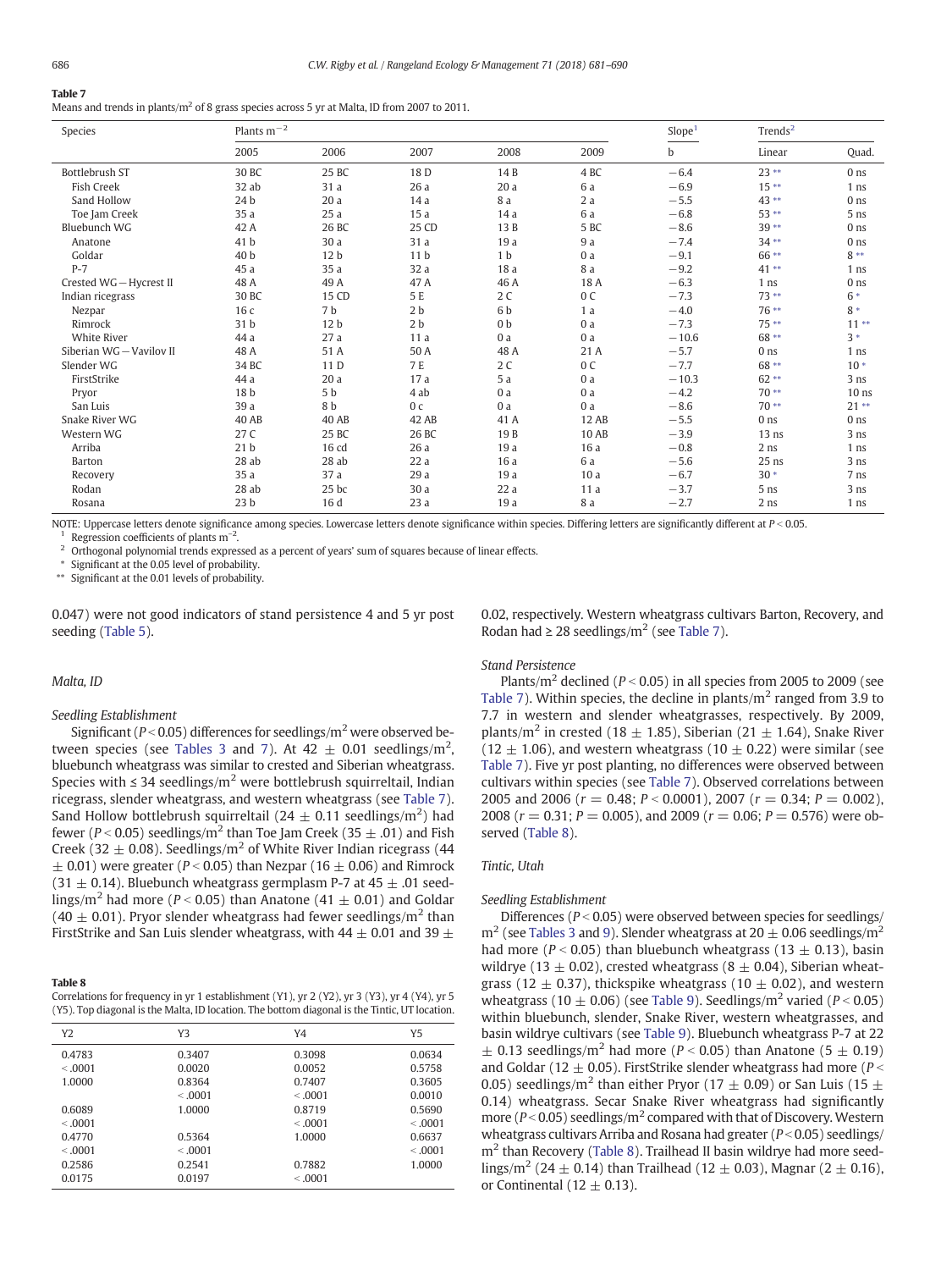<span id="page-6-0"></span>Means and trends in plants/m<sup>2</sup> of 9 grass species across 5 yr at Tintic, UT from 2010 to 2014.

| Species                | Plants $\rm m^{-2}$ |                 |                 |                 |                 | Slope <sup>1</sup> | Trends <sup>+</sup> |                 |
|------------------------|---------------------|-----------------|-----------------|-----------------|-----------------|--------------------|---------------------|-----------------|
|                        | 2010                | 2011            | 2012            | 2013            | 2014            | b                  | Linear              | Quad.           |
| Bottlebrush ST         | 16 AB               | 38 AB           | 35 AB           | 20 CD           | 18 EF           | $-1.4$             | 1 <sub>ns</sub>     | 79**            |
| Toe Jam Creek          | 17a                 | 39 a            | 31a             | 28 a            | 26a             | 0.6                | $12$ ns             | 59**            |
| Fish Creek             | 15a                 | 38 a            | 39 a            | 13 <sub>b</sub> | 10 <sub>b</sub> | $-3.4$             | 0 <sub>ns</sub>     | $75**$          |
| Bluebunch WG           | 13 B                | 30 BC           | 27 BCD          | 32 B            | 32 B            | 3.9                | $57**$              | $16**$          |
| Anatone                | 5 <sub>b</sub>      | 15 <sub>b</sub> | 15 <sub>b</sub> | 24 <sub>b</sub> | 24 <sub>b</sub> | 4.7                | 64**                | 0 <sub>ns</sub> |
| Goldar                 | 13a                 | 35 a            | 33 a            | $32$ ab         | 37 a            | 4.4                | 38**                | $36**$          |
| $P-7$                  | 22a                 | 40 a            | 35 a            | 40 a            | 34 a            | 2.4                | $52**$              | $20$ ns         |
| <b>Basin WR</b>        | 13 B                | 29 C            | 23 D            | 26 BC           | 25 CD           | 2.3                | $40**$              | $29**$          |
| Continental            | 12 <sub>b</sub>     | 31 a            | 27a             | 32 a            | 29a             | 3.5                | $60**$              | $18$ ns         |
| Magnar                 | 2c                  | 15 <sub>b</sub> | 5 <sub>b</sub>  | 8 b             | 11 <sub>b</sub> | 1.3                | 3 <sub>ns</sub>     | $22$ ns         |
| Trailhead              | 12 <sub>b</sub>     | 30a             | 27a             | 31a             | 26 a            | 2.8                | $60**$              | $24**$          |
| Trailhead II           | 24a                 | 39 a            | 35 a            | 34 a            | 34 a            | 1.5                | $27*$               | 49**            |
| Crested WG-Hycrest II  | 8 B                 | 32 CD           | 22 CD           | 24 BC           | 28 BCD          | 3.3                | $22*$               | $34**$          |
| Siberian WG-Vavilov II | 12 B                | 30 ABC          | 28 ABCD         | 22 BC           | 27 BCDE         | 2.2                | $16$ ns             | 69**            |
| Slender WG             | 20 A                | 41 A            | 38A             | 27 BC           | 15F             | $-2.3$             | 3 <sub>ns</sub>     | $53**$          |
| FirstStrike            | 27a                 | 48 a            | 38 a            | 37 a            | 24 a            | $-1.7$             | 5 <sub>ns</sub>     | $34**$          |
| Pryor                  | 17 <sub>b</sub>     | 37 b            | 40a             | 28a             | 15 <sub>b</sub> | $-1.2$             | $13**$              | $51**$          |
| San Luis               | 15 <sub>b</sub>     | 37 b            | 36 a            | 15 <sub>b</sub> | 6 с             | $-3.9$             | 0 <sub>ns</sub>     | $60**$          |
| Snake River WG         | <b>16 AB</b>        | 32 ABC          | 33 ABC          | 32 AB           | 32 ABC          | 3.2                | 58 **               | $33**$          |
| Discovery              | 9 <sub>b</sub>      | 33a             | 31 a            | 32 a            | 34 a            | 4.9                | 49**                | $31**$          |
| Secar                  | 23a                 | 30a             | 35a             | 32 a            | 29 a            | 1.5                | $67*$               | $31$ ns         |
| Thickspike WG          | 10 <sub>B</sub>     | 29 BC           | 32 ABC          | 32 B            | 23 DE           | 3.0                | 68 **               | $28**$          |
| Bannock                | 11a                 | 29a             | 38 a            | 40a             | 29a             | 4.8                | $87**$              | $13*$           |
| Bannock II             | 11a                 | 34 a            | 29a             | 37 a            | 28a             | 3.5                | $65**$              | $15*$           |
| Critana                | 8 a                 | 25a             | 28 a            | 19 <sub>b</sub> | 14 <sub>b</sub> | 0.7                | $26**$              | $64**$          |
| Western WG             | 10 <sub>B</sub>     | 39 A            | 41 A            | 42 A            | 42 A            | 6.5                | $63**$              | $25**$          |
| Arriba                 | 14a                 | 36 b            | 41 b            | 41 a            | 41 a            | 5.9                | $67**$              | $23**$          |
| Recovery               | 6 <sub>b</sub>      | 38 ab           | 36 ab           | 42 a            | 41 a            | 7.4                | $62**$              | $19**$          |
| Rosana                 | 12a                 | 43 a            | 46 a            | 43 a            | 43 a            | 6.4                | $57**$              | $34**$          |

 $\dagger$  Orthogonal polynomial trends expressed as a percent of years' sum of squares due to linear effects. Values followed by a different letter are significantly different at P < 0.05. Uppercase letters denote significance among species. Lowercase letters denote significance within species.

Significant at the 0.05 level of probability.

Significant at the 0.01 level of probability.

Regression coefficients of plants m<sup> $-2$ </sup> .

# Stand Persistence

Plants/ $m<sup>2</sup>$  increased from 2010 to 2014 in all species except bottlebrush squirreltail and slender wheatgrass (see Table 9). Contributing to the decreasing plants/ $m<sup>2</sup>$  were Fish Creek bottlebrush squirreltail  $(-3.4 \text{ plants/year})$ , FirstStrike  $(-1.7)$ , Pryor  $(-1.2)$ , and San Luis (−3.9) slender wheatgrass. Improved bluebunch wheatgrass plant materials P-7 and Goldar had more plants/ $m<sup>2</sup>$  than source-identified Anatone bluebunch wheatgrass (see Table 9). Magnar basin wildrye had fewer ( $P < 0.05$ ) plants/m<sup>2</sup> than the other basin wildrye cultivars. Newer cultivars of thickspike wheatgrass Bannock and Bannock II had more plants/m<sup>2</sup> in 2014 than Critana. Despite being significant ( $P \leq$ 0.025), correlation values were all less than  $r = 0.60$  when comparing 2010 with 2011, 2012, 2013, and 2014 (see [Table 8](#page-5-0)). As with other locations, observed correlations in yr 1 and 2 are not good indicators of plants/ $m^2$  in yr 4 and 5 (see [Table 8\)](#page-5-0).

# Discussion

Establishing perennial bunchgrasses from seed has proven difficult, particularly at low elevations and with native species ([Robertson et](#page-9-0) [al., 1966; Clements et al., 2017](#page-9-0)), and attempts to establish most species are often unsuccessful ([Pyke et al., 2003; Clements et al., 2017](#page-9-0)). [Evans](#page-9-0) [\(1961\)](#page-9-0) and later others [\(Chambers et al., 2007; Davies, 2008; Hardegree](#page-8-0) [et al., 2016](#page-8-0)) attributed the lack of success in bunchgrass establishment to their inability to compete for water and nutrients with invasive annual grasses at the seedling stage. Factors affecting seedling establishment include germination, seed placement, and the frequent occurrence of soil crusts ([Madsen et al., 2012](#page-9-0)) observed frequently on range sites. [Madsen et al. \(2012\)](#page-9-0) reported that agglomerating multiple seeds of bluebunch wheatgrass into a single pellet increased emergence and biomass when seeded in clay soils in the greenhouse. Site preparation via cultivation combined with two herbicide applications, which initially removed competing vegetation before planting, likely contributed to the high density of observed seedlings in the first yr after planting. We observed an increase in seedling density from Y1 to Y2 at all locations but Malta, Utah. The observed decline likely resulted from a 26% increase in MAP during 2004 (seeding) followed by 3 yr of 8%, 31%, and 40% reduction in MAP during Y1, Y2, and Y3, respectively. Observed declining trends in plants/ $m<sup>2</sup>$  at Malta, Utah correspond to reports by [Humphrey and Schupp \(2004\),](#page-9-0) where at 192 mm MAP site bottlebrush squirreltail plants failed to survive after Y2. Conversely, nearaverage or above AAP (see [Table 2;](#page-2-0) [Fig. 1](#page-7-0)) following seeding at Beaver, Utah, Tintic, Utah, and Cheyenne, Wyoming likely influenced the observed increase in plants/ $m^2$  from Y1 to Y2. In our study, plants/ $m^2$  in Y1 and Y2 were not strong predictors of plants/ $m<sup>2</sup>$  at Y4 and Y5 (see [Tables 5](#page-4-0) and [8](#page-5-0)), suggesting that to adequately measure seeding success, observations need to be made at a minimum of 4 yr post planting.

Still one of the most frequently asked questions by practitioners is what species should I seed on arid and semiarid rangelands? Failure to seed species that lack rapid establishment and long-term persistence frequently results in the lack of cheatgrass suppression in many regions of the Great Basin [\(Menakis et al., 2003; Boyte et al., 2016; Clements et](#page-9-0) [al., 2017](#page-9-0)) and Wyoming sagebrush ecosystems, leading to once-native plant communities crossing a biotic threshold where ecosystem function and stability is impaired ([Pellant, 1990; Monsen, 1992; Brooks](#page-9-0) [and Pyke, 2001; Chambers et al., 2014](#page-9-0)). In our study, a significant species-by-environment interaction was observed, suggesting that not one species established and/or persisted uniformly across study sites, confounding the question regarding which species to plant. Contributing to the species-by-location interactions are random environmental factors so often observed as described earlier. For example, a 26% increase in precipitation over MAP at the Malta, Idaho site the year of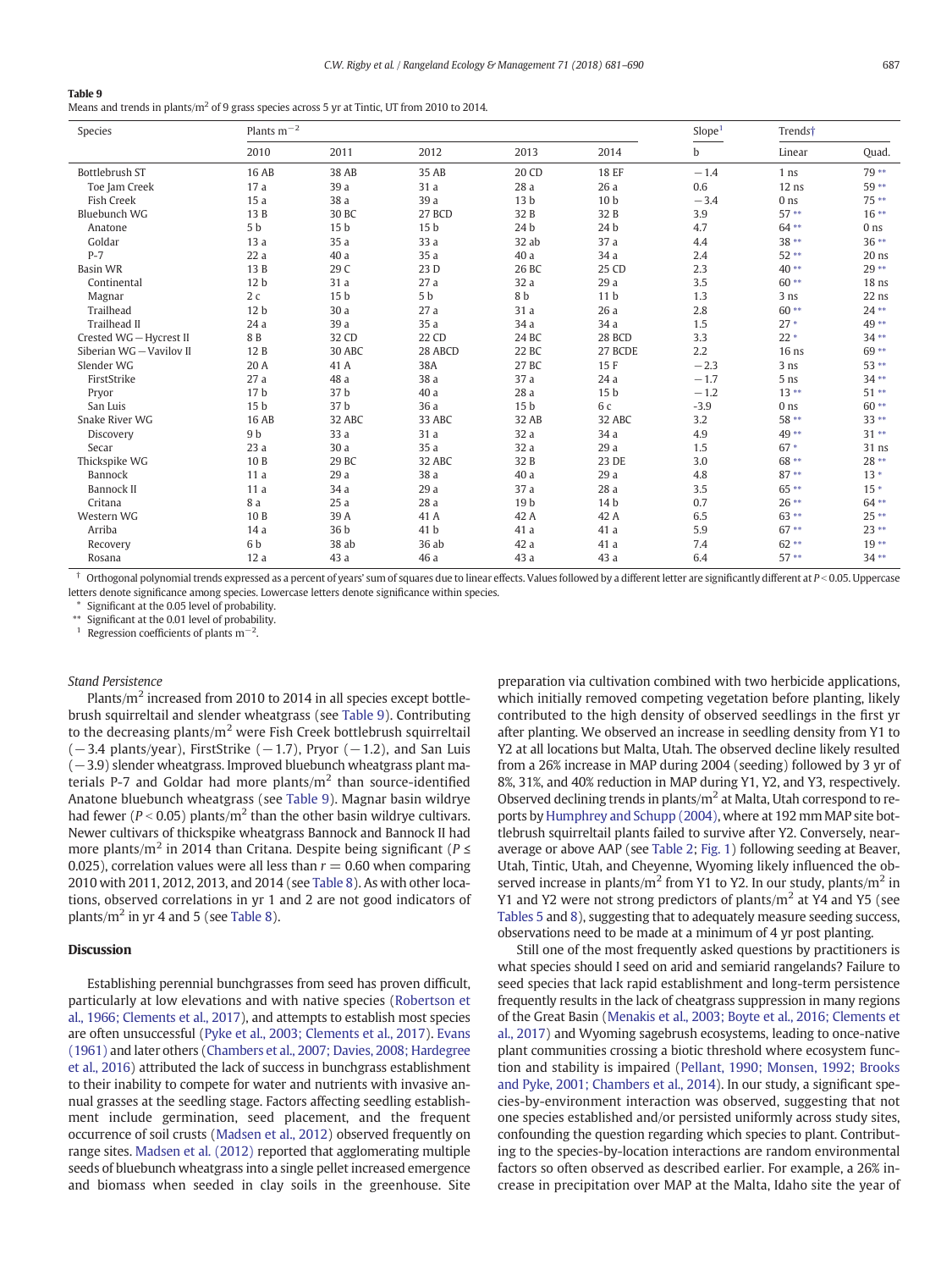<span id="page-7-0"></span>

Figure 1. Monthly and long-term mean precipitation for the four study locations: Beaver, Cheyenne, Malta, and Tintic. The thin solid line represents the 30-yr mean (1981 - 2010), and the thick solid line represents the monthly precipitation in the given year. Open arrows are planting dates. Solid arrows are evaluation dates. Data last accessed 22 January, 2016 at [http://prism.](http://prism.oregonstate.edu) [oregonstate.edu](http://prism.oregonstate.edu)

seeding resulted in all species establishing; however, this site experienced average or below-average MAP during the next 5 yr (see [Table 2\)](#page-2-0), resulting in declining plant densities of all species.

Within our study environment, 290−415 mm MAP, there were native grasses that exhibited similar establishment, when Y1 plant/ $m<sup>2</sup>$ were analyzed over four locations (analysis not shown) when

compared with crested (30  $\pm$  0.15 plants/m<sup>2</sup>) and Siberian (32  $\pm$ 0.15) wheatgrasses. They include Indian ricegrass (32  $\pm$  0.10 plants/ m<sup>2</sup>), bottlebrush squirreltail (29  $\pm$  0.07), slender (27  $\pm$  0.05), bluebunch (26  $\pm$  0.05), Snake River (24  $\pm$  0.08), and thickspike (22  $\pm$  0.05) wheatgrasses. [Robins et al. \(2013\)](#page-9-0) reported stand establishment values of 43−79% for 18 grasses across 34 locations and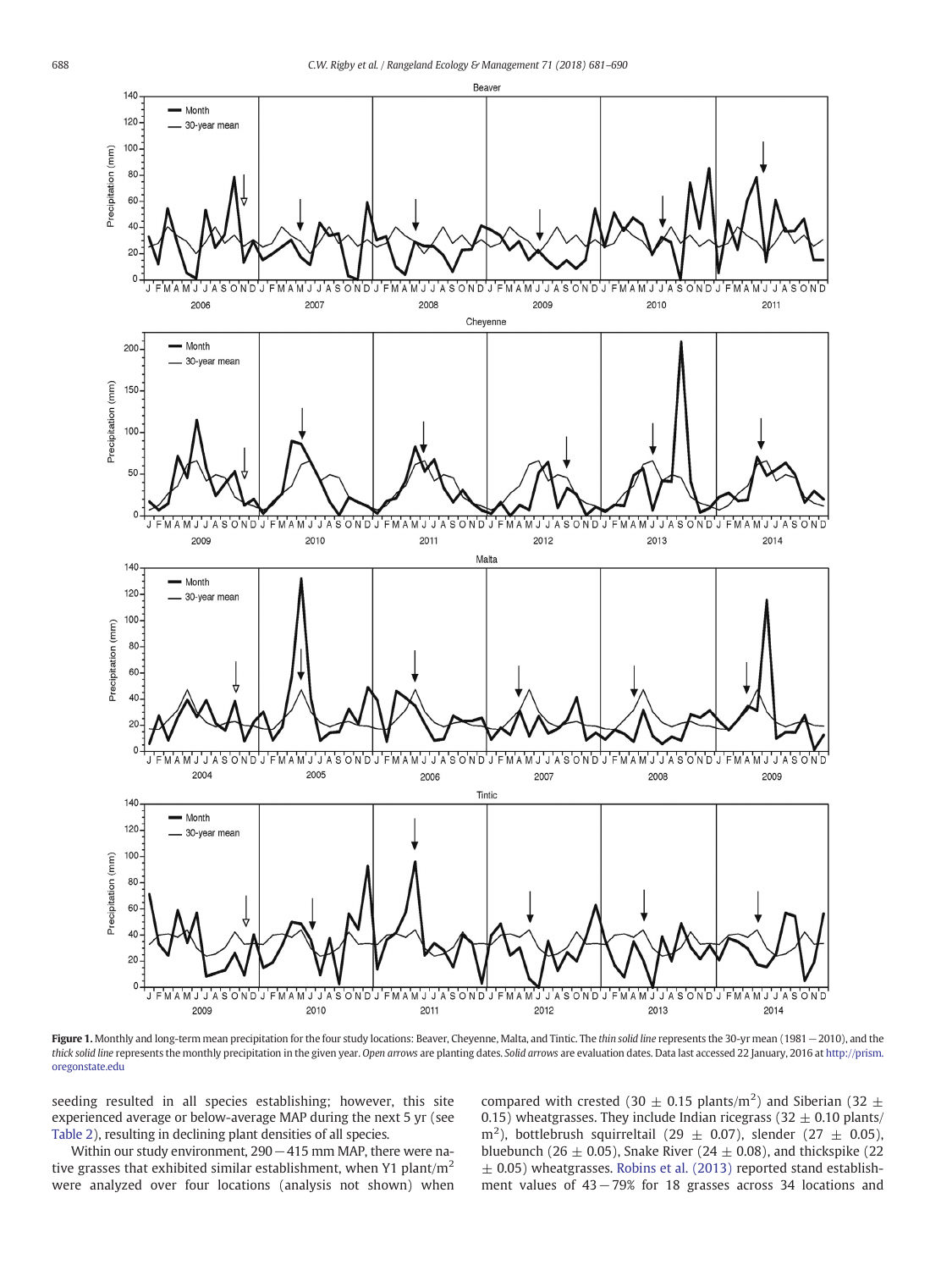<span id="page-8-0"></span>concluded that plant persistence on sites receiving < 310 mm MAP was more of a problem than seedling establishment. Basin wildrye and western wheatgrass had significantly fewer seedlings/ $m<sup>2</sup>$  than crested and Siberian wheatgrass at Y1. Within species and over locations, cultivars/germplasms with seedling/ $m^2$  similar to Vavilov II Siberian wheatgrass (32) were bottlebrush squirreltail (cv. Toe Jam Creek [31  $\pm$  0.17 seedlings/m<sup>2</sup>], Sand Hollow [29  $\pm$  0.26], and Fish Creek [28  $\pm$  0.17]); bluebunch wheatgrass (cv. P\_7 [32  $\pm$  0.13] and Goldar [29  $\pm$  0.17]); slender wheatgrass (cv. FirstStrike [39  $\pm$  0.13], Revenue [44  $\pm$  0.51], and San Luis [25  $\pm$  0.17]); Snake River wheatgrass (cv. Secar [27  $\pm$ 0.13]); basin wildrye (cv. Trailhead II [30  $\pm$  0.26], Trailhead [24  $\pm$ 0.17], and Continental  $[20 \pm 0.26]$ ; Thickspike wheatgrass (cv. Bannock [26  $\pm$  0.26], Sodar [39  $\pm$  0.51], and Schwendimar [34  $\pm$  0.51]); and Indian ricegrass (cv. White River [44  $\pm$  0.26] and Rimrock [33  $\pm$ 0.26]). Cultivars/germplasms with fewer than 20 seedlings/ $m^2$  were Discovery Snake River, Bannock II thickspike, Anatone bluebunch, Charleston Peak and Pryor slender, and Rodan, Recovery, Rosana, and Arriba western wheatgrass.

Previous literature has demonstrated the importance of seed germination and seedling establishment, but plant persistence, once established, is just as important. Failure of a seedling to mature into an adult plant will have the same impact (i.e., continued cheatgrass dominance) on the ultimate success of rangeland seedings. Clements et al. (2017) reported that establishment of perennial grasses reduced aboveground cheatgrass densities by  $> 93%$ , thus decreasing the chance of reoccurring wildfires and improving the chance that critical browse species can return to the site and improve wildlife resources. In our study, Siberian (cv. Vavilov II) and crested (Hycrest II) wheatgrasses declined in plants/ $m^2$  from Y1 to Y5; however, they ranked at the top when compared with the other grasses studied. Increases in plants/ $m<sup>2</sup>$ from Y1 to Y5 were observed in all western wheatgrass cultivars in part from poor seed germination and seedling vigor during the establishment year [\(Jensen et al., 2001\)](#page-9-0) and the presence of strong rhizomes, which by Y5 can dominate the site, becoming a monoculture. Native wheatgrasses Snake River, thickspike, and bluebunch experienced little to no change in plants/ $m^2$  from Y1 to Y5 across the four locations. Plants/ $m<sup>2</sup>$  declined significantly in bottlebrush squirreltail, basin wildrye, slender wheatgrass, and Indian ricegrass from Y1 to Y5.

The selection of plant materials, planting procedures, and presite and postsite treatments all influence the success of rangeland seedings and have been well studied with varying viewpoints. This research provides land managers with plant material options on range sites with MAP between 290 and 415 mm. However, further research is needed to achieve greater establishment and persistence of native grasses on rangelands that have  $MAP < 300$  mm.

#### Implications

Evaluation of perennial cool-season grass species for establishment and trends in persistence provides important information for land mangers when making decisions concerning what species to plant on revegetation projects, similar to our study sites and land preparations. Within most species, we did not observe significant changes in the ability of selected plant materials to establish and/or persist better than the native grasses not selected. However, within the study we were able to identify species and cultivars/germplasms within species that under our site conditions were able to establish equally to crested and Siberian wheatgrasses.

An appropriate seed mix needs to include a combination of species that as an aggregate have the ability to establish quickly, persist, and be competitive against annual invasive weeds. It is important to note that this study looked at the establishment and persistence of species, not how the different species suppressed cheatgrass or other invasive weeds. Increased stand density is positively correlated with a reduction in cheatgrass density. Clements et al. reported that a crested wheatgrass frequency of 9.6 plants/ $m<sup>2</sup>$  was successful at reducing cheatgrass cover.

Early seral species that establish quickly, such as bottlebrush squirreltail and slender wheatgrass, but are frequently short lived but may play a critical role in stabilizing soils and provide the first line of defense against further increases of cheatgrass. Candidate native grasses capable of rapid establishment include bottlebrush squirreltail cultivars Toe Jam Creek and Fish Creek and slender wheatgrass cultivars FirstStrike and Revenue. Indian ricegrass continues to rank among the lowest in establishment and persistence, in part because it has a narrow geographical adaptation and is frequently planted outside that (Barkworth, 2007). However, if it is going to be used, the cultivar White River establishes and persists better than Rimrock and Nezpar. Native grass cultivars of thickspike wheatgrass (cv. Sodar, Schwendimar, Bannock, Bannock II, and Critana); Snake River wheatgrass (cv. Discovery and Secar); western wheatgrass (cv. Rosana, Recovery, Arriba, Rodan, and Barton); basin wildrye (cv. Continental, Trailhead II, and Trailhead); and bluebunch wheatgrass (cv. P-7, Anatone, and Goldar) had plant densities at Y5 similar to Siberian and crested wheatgrasses. This study provides data describing seedling establishment and plant persistence of native grasses that establish and persist similar to Siberian and crested wheatgrass and should be considered as important seed mix components when MAP ranges between 290 and 415 mm.

# Acknowledgments

Thanks to Matt Mortenson in Cheyenne, Wyoming for plot maintenance. We are also grateful to Jan Burr in Logan, Utah for providing assistance in forage harvests and forage nutritional quality analysis.

# References

- Alderson, J., Sharp, W.C., 1994. [Grass varieties in the United States. Agriculture handbook.](http://refhub.elsevier.com/S1550-7424(18)30202-1/rf0005) [US Department of Agriculture, Washington, DC, USA](http://refhub.elsevier.com/S1550-7424(18)30202-1/rf0005).
- Allen, P.S., Debaena\_Gill, S.B., Meyer, S.E., 1994. [Regulation of germination timing in facul](http://refhub.elsevier.com/S1550-7424(18)30202-1/rf0010)[tatively fall-emerging grasses. In: Monsen, S.B., Kitchen, S.G. \(Eds.\), Proceedings of](http://refhub.elsevier.com/S1550-7424(18)30202-1/rf0010) [Ecology and Management of Annual Rangelands. General Technical Report INT-](http://refhub.elsevier.com/S1550-7424(18)30202-1/rf0010)GTR-313, pp. 215–[219 Ogden, UT, USA.](http://refhub.elsevier.com/S1550-7424(18)30202-1/rf0010)
- Anonymous, 1977. [Arriba western wheatgrass. L. L. P. M. C. USDA-Natural Resources Con](http://refhub.elsevier.com/S1550-7424(18)30202-1/rf0015)[servation Service, Los Lunas, NM, USA](http://refhub.elsevier.com/S1550-7424(18)30202-1/rf0015).
- Asay, K.H., Horton, W.H., Jensen, K.B., Palazzo, A.J., 2001. [Merits of native and introduced](http://refhub.elsevier.com/S1550-7424(18)30202-1/rf0020) [Triticeae grasses on semiarid rangelands. Canadian Plant Science 81, 45](http://refhub.elsevier.com/S1550-7424(18)30202-1/rf0020)–52.
- Atwater, D.Z., 2012. [Interplay between competition and evolution in invaded and native](http://refhub.elsevier.com/S1550-7424(18)30202-1/rf0025) [plant communities. \[Ph.D. dissertation\]. University of Montana, Missoula, MT, USA.](http://refhub.elsevier.com/S1550-7424(18)30202-1/rf0025)
- Atwater, D.Z., James, J.J., Leger, E.A., 2015. [Seedling root traits strongly in](http://refhub.elsevier.com/S1550-7424(18)30202-1/rf0030)fluence field sur[vival and performance of a common bunchgrass. Basic and Applied Ecology 16,](http://refhub.elsevier.com/S1550-7424(18)30202-1/rf0030) [128](http://refhub.elsevier.com/S1550-7424(18)30202-1/rf0030)–140.
- Barker, R.E., Berdahl, J.D., Jacobson, E.T., 1984. [Registration of Rodan western wheatgrass.](http://refhub.elsevier.com/S1550-7424(18)30202-1/rf0035) [Crop Science 24, 1215](http://refhub.elsevier.com/S1550-7424(18)30202-1/rf0035)–1216.
- Barkworth, M.E., 2007. [Achnatherum P. Beauv. In: Barkworth, M.E., Capels, K.M., Long, S.,](http://refhub.elsevier.com/S1550-7424(18)30202-1/rf0040) [Anderton, L.K., Piep, M.B. \(Eds.\), Flora of North America, vol. 24. Magnoliophyta:](http://refhub.elsevier.com/S1550-7424(18)30202-1/rf0040) [Commelinidae \(in part\): Poaceae, part 1. Oxford University Press, Oxford, England,](http://refhub.elsevier.com/S1550-7424(18)30202-1/rf0040) [and New York, NY, USA, pp. 114](http://refhub.elsevier.com/S1550-7424(18)30202-1/rf0040)–142.
- Bleak, A.T., Frischknecht, N.C., Plummer, A.P., Eckert, R.E., 1965. [Problems in arti](http://refhub.elsevier.com/S1550-7424(18)30202-1/rf0045)ficial and [natural revegetation of the arid shadscale vegetation zone of Utah and Nevada. Jour](http://refhub.elsevier.com/S1550-7424(18)30202-1/rf0045)[nal of Range Management 18, 59](http://refhub.elsevier.com/S1550-7424(18)30202-1/rf0045)–65.
- Booth, D.T., Howard, C.G., Mowery, C.E., 1980. "Nezpar" [Indian ricegrass: description, jus](http://refhub.elsevier.com/S1550-7424(18)30202-1/rf0050)tifi[cation for release, and recommendations for use. Rangelands Archives 2, 53](http://refhub.elsevier.com/S1550-7424(18)30202-1/rf0050)–54.
- Boyte, S.P., Wylie, B.K., Major, D.J., 2016. [Cheatgrass percent cover change: comparing re](http://refhub.elsevier.com/S1550-7424(18)30202-1/rf0055)cent estimates to climate change–[driven predictions in the Northern Great Basin.](http://refhub.elsevier.com/S1550-7424(18)30202-1/rf0055) [Rangeland Ecology & Management 69, 265](http://refhub.elsevier.com/S1550-7424(18)30202-1/rf0055)–279.
- Brooks, M.L., Pyke, D.A., 2001. Invasive plants and fi[re in the deserts of North America. In:](http://refhub.elsevier.com/S1550-7424(18)30202-1/rf0060) [Galley, K.E.M., Wilson, T.P. \(Eds.\), Proceedings of the Invasive Species Workshop: the](http://refhub.elsevier.com/S1550-7424(18)30202-1/rf0060) [Role of Fire in the Control and Spread of Invasive Species. Fire Conference 2000: The](http://refhub.elsevier.com/S1550-7424(18)30202-1/rf0060) [First National Congress on Fire Ecology, Prevention, and Management. Miscellaneous](http://refhub.elsevier.com/S1550-7424(18)30202-1/rf0060) [Publication No. I I, Tallahassee, FL](http://refhub.elsevier.com/S1550-7424(18)30202-1/rf0060).
- Cash, S.D., Majerus, M.E., Scheetz, J.C., Holzworth, L.K., Murphy, C.L., Wichman, D.M., Bowman, H.F., Ditterline, R.L., 1998. Registration of "Trailhead" [basin wildrye. Crop](http://refhub.elsevier.com/S1550-7424(18)30202-1/rf0065) [Science 38, 278](http://refhub.elsevier.com/S1550-7424(18)30202-1/rf0065).
- Chambers, J.C., Bradley, B.A., Brown, C.S., D'Antonio, C.M., Germino, M.J., Grace, J.B., Hardegree, S.P., Miller, R.F., Pyke, D.A., 2014. [Resilience to stress and disturbance,](http://refhub.elsevier.com/S1550-7424(18)30202-1/rf0070) and resistance to Bromus tectorum [L. invasion in cold desert shrublands of western](http://refhub.elsevier.com/S1550-7424(18)30202-1/rf0070) [North America. Ecosystems 17, 360](http://refhub.elsevier.com/S1550-7424(18)30202-1/rf0070)–375.
- Chambers, J.C., Roundy, B.A., Blank, R.R., Meyer, S.E., Whittaker, A., 2007. [What makes](http://refhub.elsevier.com/S1550-7424(18)30202-1/rf0075) [Great Basin sagebrush ecosystems invasible by](http://refhub.elsevier.com/S1550-7424(18)30202-1/rf0075) Bromus tectorum? Ecological Mono[graphs 77, 114](http://refhub.elsevier.com/S1550-7424(18)30202-1/rf0075)–145.
- Clements, C.D., Harmon, D.H., Blank, R.R., Weltz, M., 2017. [Improving seeding success on](http://refhub.elsevier.com/S1550-7424(18)30202-1/rf0080) [cheatgrass-infested rangelands of northern Nevada. Rangelands 39, 174](http://refhub.elsevier.com/S1550-7424(18)30202-1/rf0080)–181.